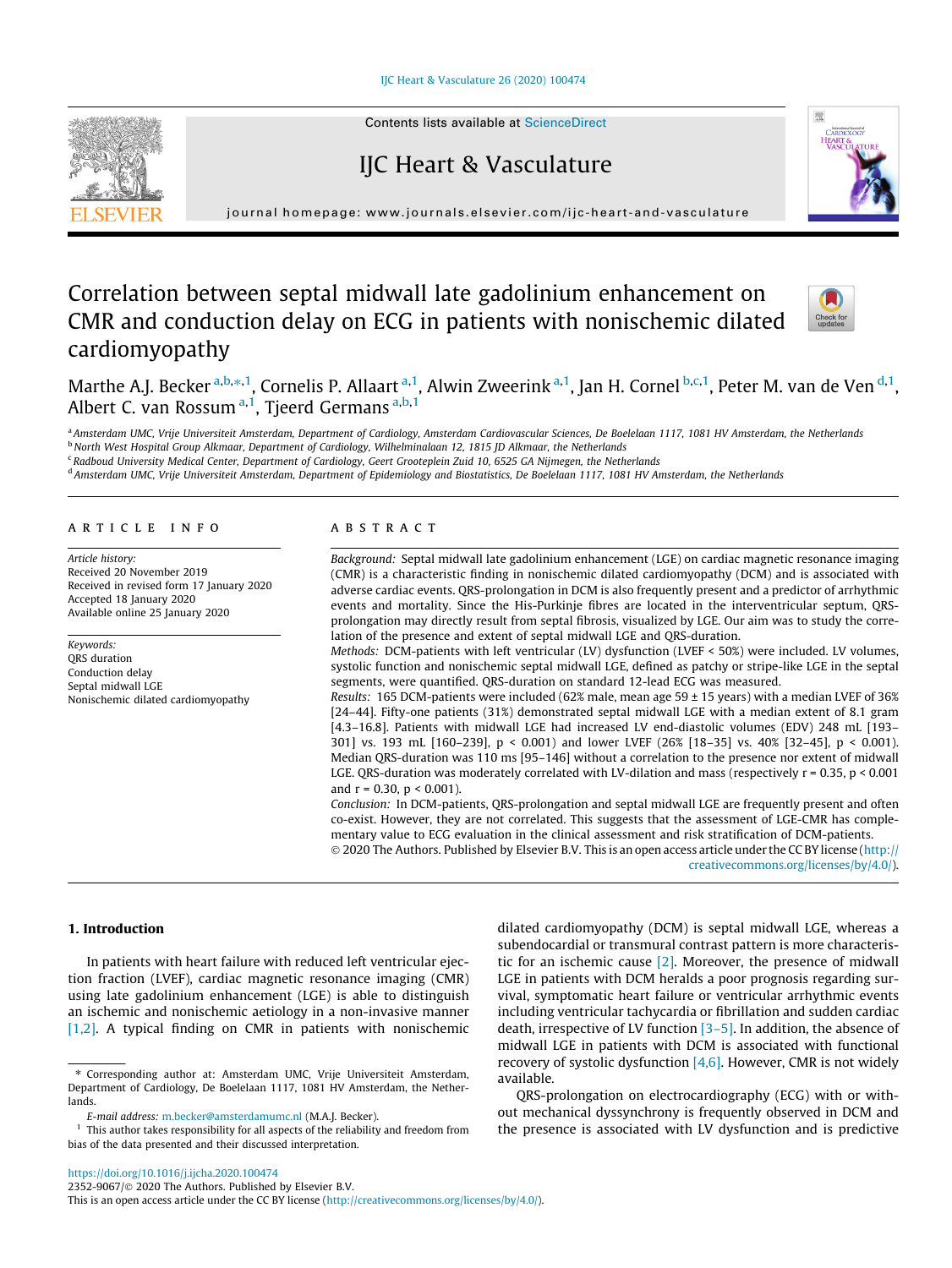for cardiovascular adverse events during follow-up [\[7–10\]](#page-5-0). The LV dysfunction due to QRS-prolongation with mechanical dyssynchrony may be potentially reversible with resynchronization therapy, especially in patients with QRS-prolongation due to left bundle branch block (LBBB). However, if midwall LGE is present on CMR, functional recovery is less likely [\[5\].](#page-5-0) We hypothesized that septal midwall LGE on CMR in patients with DCM, which visualizes the interstitial fibrotic changes due to adverse remodelling in heart failure [\[11,12\],](#page-5-0) directly affects the conduction system located in the interventricular septum resulting in an altered electrical activation pattern with QRS-prolongation. We aimed to characterize the relation between ventricular conduction and septal midwall fibrosis in DCM-patients with LGE-CMR.

## 2. Methods

Patients with symptomatic heart failure and a decreased left ventricular systolic function defined as LVEF < 50% who underwent LGE-CMR between 216 and 2018 were included in this observational study. Dilated cardiomyopathy was classified according to current guidelines [\[13\]](#page-5-0) as LV dysfunction in the absence of significant obstructive coronary artery disease at anatomical or functional imaging. Moreover, a history of myocardial infarction or revascularization and ischemic LGE-patterns on CMR (defined as subendocardial or transmural in a coronary artery territory) of sufficient severity to explain the degree of dysfunction was also excluded. Furthermore, patients with LV dysfunction attributed to severe systemic hypertension, primary valvular heart disease, congenital heart disease, acute myocarditis, hypertrophic cardiomyopathy or arrhythmogenic cardiomyopathy were excluded as well as patients with pacemaker or ICD. The investigation conforms with the principles outlined in the Declaration of Helsinki. Patients provided written informed consent for data collection. The local ethics review committee approved the data collection and management of this study.

DCM patients underwent CMR imaging either for assessment of underlying aetiology in newly developed heart failure or for prognostic evaluation prior to ICD-implantation. Scans were performed on 1.5 Tesla whole body scanners (Siemens, Erlangen, Germany and GE Heathcare, Chicago IL, United States of America) with dedicated phased array cardiac receiver coils. Cine imaging was performed using retrospective ECG-gated steady-state free precession cine during breath hold in standard 3 long-axis views and a stack of short-axis slices, covering the ventricles from base to apex.

LGE images were acquired 10–15 min after gadolinium contrast administration using a T1-weighted inversion recovery-prepared gradient echo sequence with optimized inversion time. The presence and pattern of gadolinium hyperenhancement were assessed visually by certified CMR-cardiologists and LGE was considered present if the enhancement was seen in two perpendicular views or two serial slices. The septal midwall LGE pattern was defined as stripe-like or patchy midmyocardial hyperenhancement in the interventricular septal segments. Endocardial contours were manually drawn in end diastolic and end systolic phase on a stack of short axis cine images, using dedicated software (CVI<sup>42</sup> Circle Cardiovascular Imaging Inc., Calgary, Canada). From that dataset, left ventricular end diastolic volume (LVEDV), end systolic volume (LVESV) and LVEF were calculated. The extent of LGE was quantified using the full width at half maximum (FWHM) method [\[14\].](#page-5-0) LV endo- and epicontours were delineated at short-axis LGEimages. Secondly, a region of interest was selected in the hyperenhanced myocardium to define maximum signal intensity for the FWHM-threshold. The basal short axis slice with the LV outflow tract visible was excluded from analysis and obvious blood pool, pericardial fat or artefacts were excluded manually.

A resting 12-lead electrocardiogram (ECG) of each patient, made in supine position (0.5–150 Hz, 25 mm/s, 10 mm/mV), was collected. Heartrate (beats per minute (bpm)) was automatically assessed. Measurements included the PR-interval and QRS duration, assessed manually from onset of first deflection from baseline (either negative deflection of a Q-wave, or positive deflection of the R wave) until the end of the S-wave, defined as its return to baseline. Left bundle branch block (LBBB) was defined according to conventional criteria of AHA/ACCF/HRS [\[15\],](#page-5-0) including QRS duration  $\geq$ 120 ms with monophasic QS or rS-complex in V1, a broad, frequently notched R wave in lateral leads I, aVL, V5 or V6, and absent Q-wave in V5-V6. When QRS duration was >120 ms but did not fulfil criteria for LBBB, it was classified as non-LBBB. In patients with atrial fibrillation, only heartrate and QRS duration were assessed. Median duration between CMR and ECG was 1 week  $[-1, 7]$ .

Continuous variables are presented as mean ± SD, or as median and interquartile range (IQR), depending on whether distribution was normal or not. Categorical data are summarized as frequencies and percentages. The independent samples t-test or Mann-Whitney U test were used for comparison between groups for continuous data, depending on normality, and chi-square test for intergroup comparison of binomial data. Mann-Whitney U test was also used for the comparison of ordinal categorical variables. Pearson and Spearman correlations were calculated as a measure of association between LV volumes, LGE amount and QRS duration, depending on normality. For all these analyses a p-value of <0.05 was considered statistically significant. Determinants of septal midwall LGE and QRS-duration was assessed using respectively logistic regression analysis and linear regression analysis. Data included in regression analysis included demographic data and CMR-derived variables. Parameters with  $p < 0.1$  in univariable regression models were entered in a multivariable regression analysis using a backward elimination procedure with p < 0.05 required for inclusion in the final model. R square and Nagelkerke R were used to assess goodness-of-fit of the linear and logistic regression model. Collinearity was assessed for multivariable analysis using variance inflation factors. No imputation of missing data was performed. Analyses were performed using SPSS (version 24, IBM SPSS Statistics, Chicago, IL, USA).

## 3. Results

We included 165 patients with DCM. [Table 1](#page-2-0) depicts the patient characteristics, stratified by the presence or absence of septal midwall LGE. The majority was male (62%), mean age was 59  $\pm$  15 years. Mean heartrate on ECG was 74  $\pm$  15 bpm and most patients had sinus rhythm (89%). Median LVEF was 36% [26–46] and LGE was present in 62 patients (38%) with a median extent of 8.1 g [4.9–20.7]. Septal midwall LGE was found in 51 patients (31%) and the median extent was 8.1 g [4.3–16.8]. Eleven patients had LGE in locations other than septal midwall; these included focal ischemic patterns or patchy enhancement in the lateral or inferior wall.

Patient with septal midwall LGE had significantly more severe LV dilation (median LVEDV 248 mL [194–302] vs. 193 mL [154– 233], p < 0.001) and worse LV systolic function (LVEF 26% [18– 35] vs. 40% [32–45], p < 0.001) compared to patients without septal LGE [\(Table 1](#page-2-0)). LGE-extent showed a moderate correlation only to LV volumes (LVEDV  $r = 0.358$ ,  $p = 0.010$ , [Fig. 1](#page-2-0)A) and to LV mass  $(r = 0.395, p = 0.004)$ . Determinants of the presence of septal midwall LGE at univariable analyses were age (OR 1.02 per year [95% CI 1.00–1.05], p = 0.08), NYHA functional class, (OR for class II 2.88 [1.21–6.89],  $p = 0.02$ , and OR for class III-IV 2.72 [1.04–7.09],  $p = 0.04$ ), LVEDV (OR per 10 mL 1.09 [1.04–1.14],  $p = 0.001$ ), LVEF (OR per 10% 0.47 [0.34–0.64], p < 0.001), and LV mass (OR 1.01  $[1.01-1.02]$ , p = 0.001).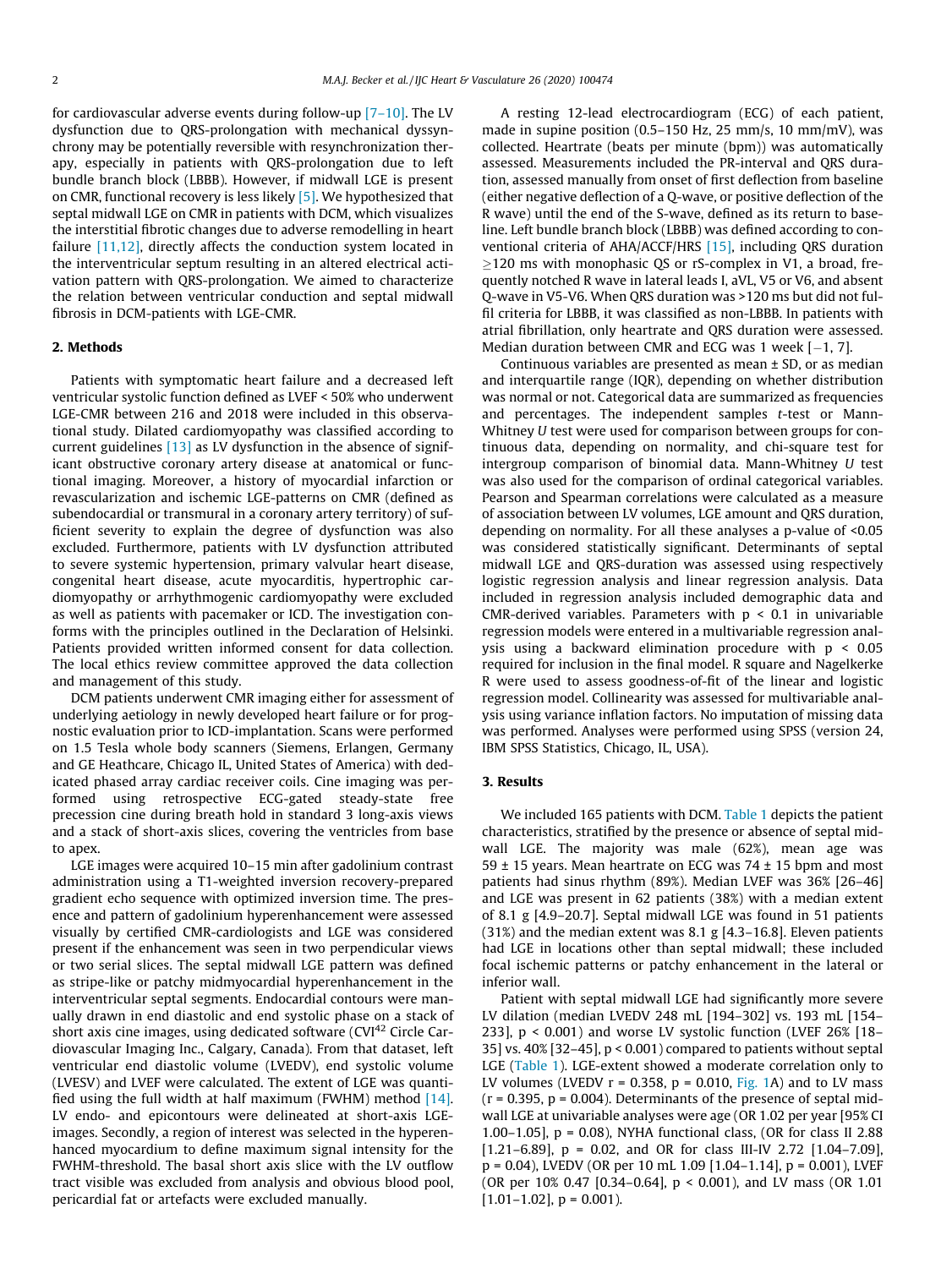#### <span id="page-2-0"></span>Table 1

Patient characteristics.

| Septal midwall LGE<br>Total                                                                          | No septal midwall LGE<br>p-value |
|------------------------------------------------------------------------------------------------------|----------------------------------|
| 165<br>51<br>114<br>Number                                                                           |                                  |
| 36 (71%)<br>Male sex<br>103 (62%)<br>67 (59%)                                                        | 0.15                             |
| $59 \pm 15$<br>$62 \pm 13$<br>$57 \pm 15$<br>Age (year)                                              | 0.06                             |
| BMI $\left(\frac{kg}{m^2}\right)$<br>$26 \pm 5$<br>$26 \pm 5$<br>$26 \pm 5$                          | 0.77                             |
| NYHA class                                                                                           | $0.02^{\dagger}$                 |
| Class I<br>57 (35%)<br>11 (22%)<br>46 (40%)                                                          |                                  |
| Class II<br>49 (30%)<br>20 (39%)<br>29 (25%)                                                         |                                  |
| Class III/IV<br>33 (20%)<br>20 (18%)<br>13 (26%)                                                     |                                  |
| Unknown<br>26 (16%)<br>19 (17%)<br>7(14%)                                                            |                                  |
| <b>CMR</b>                                                                                           |                                  |
| LVEDV (mL)<br>211 [172-267]<br>248 [193-301]<br>193 [160-239]                                        | < 0.001                          |
| LVEDVi $(mL/m2)$<br>109 [88-133]<br>128 [106-154]<br>99 [83-121]                                     | < 0.001                          |
| LVESV (mL)<br>131 [101-190]<br>182 [125-241]<br>115 [97-153]                                         | < 0.001                          |
| 67 [50-98]<br>LVESVi $(mL/m2)$<br>92 [65-124]<br>59 [47-78]                                          | < 0.001                          |
| $LVSV$ ( $mL$ )<br>68 [55-82]<br>62 [46-77]<br>72 [57-92]                                            | 0.03                             |
| LVEF $(X)$<br>36 [24-44]<br>26 [18-35]<br>40 [32-45]                                                 | < 0.001                          |
| LV mass (grams)<br>$150 \pm 46$<br>$169 \pm 52$<br>$142 \pm 40$                                      | < 0.001                          |
| 8.1 [4.9-20.7]<br>4.2 [2.7-10.9]<br>Total LGE extent (gram)<br>8.4 [6.0-23.1]                        | 0.01                             |
| Septal midwall LGE extent (gram)<br>$8.1$ [4.3-16.8]<br>$8.1$ [4.3-16.8]<br>$\overline{\phantom{a}}$ | $\overline{\phantom{a}}$         |
| <b>Medication</b>                                                                                    |                                  |
| B-blocker<br>111 (67%)<br>41 (80%)<br>70 (61%)                                                       | 0.02                             |
| ACEi or ARB<br>118 (72%)<br>43 (84%)<br>75 (66%)                                                     | 0.02                             |
| <b>MRA</b><br>55 (33%)<br>28 (55%)<br>27 (24%)                                                       | < 0.001                          |
| Diuretics<br>65 (39%)<br>28 (55%)<br>37 (33%)                                                        | 0.01                             |
| ECG                                                                                                  |                                  |
| 147 (89%)<br>45 (88%)<br>102 (90%)<br>Sinus rhythm                                                   | 0.81                             |
| HR(bpm)<br>$74 \pm 15$<br>$75 \pm 13$<br>$73 \pm 16$                                                 | 0.37                             |
| $176 \pm 31$<br>$187 \pm 37$<br>AV-delay (ms)<br>$171 \pm 27$                                        | 0.003                            |
| 1st degree AV-block<br>21 (13%)<br>9(18%)<br>12 (11%)                                                | 0.19                             |
| QRS duration (ms)<br>110 [95-146]<br>104 [95-151]<br>114 [95-146]                                    | 0.76                             |
| QRS < 120 ms<br>91 (55%)<br>30 (59%)<br>61 (54%)                                                     | 0.53                             |
| LBBB<br>56 (34%)<br>12 (24%)<br>44 (39%)                                                             | 0.06                             |

ACEi: angiotensin-converting enzyme inhibitor, ARB: angiotensin-II receptor blocker, AV: atrioventricular, bpm: beats per minute, BMI: body mass index, CMR: cardiac magnetic resonance imaging, DCM: dilated cardiomyopathy, ECG: electrocardiogram, HR: heart rate, LBBB: left bundle branch block, LV: left ventricle, LVEF: left ventricular ejection fraction, LGE: late gadolinium enhancement, LVEDV(i): left ventricular end-diastolic volume (index), LVESV(i): left ventricular end-systolic volume (index), LVSV: left ventricular stroke volume, MRA: mineralocorticoid receptor antagonist, ms: milliseconds, NA: not applicable, NYHA: New York Heart Association functional class within 1 month of CMR.

Patients with unknown NYHA functional class were excluded from analysis.



Fig. 1. Correlation between QRS-duration, LGE-extent and LV dilation. Both the extent of septal midwall LGE (A) and QRS-duration (B) were moderately correlated to LV end diastolic volume. However, QRS duration and LGE-extent showed no significant correlation at all (C). Abbreviations: g: grams, LGE: late gadolinium enhancement, LV: left ventricular. mL: millilitre, ms: milliseconds. Symbols: q: Spearman correlation coefficient, r: Pearson correlation coefficient.

The mean PR-interval was  $176 \pm 15$  ms and was significantly longer in patients with midwall LGE present (187 ± 37 ms vs.  $171 \pm 27$  ms, p = 0.003 (Table 1)). However, length of PR-interval showed no association with extent of septal midwall LGE  $(r = 0.16, p = 0.30)$ .

Median QRS duration was not found to differ between patients with and without septal midwall LGE (respectively 104 ms [95– 151] vs. 114 ms [95–146], p = 0.79). The majority of the 74 patients with QRS  $\geq$  120 ms had an LBBB pattern (76%). The prevalence of LBBB did not differ significantly between patients with and without septal midwall LGE (24% vs. 39%, p = 0.06) and neither did the prevalence of narrow QRS-complex (59% vs. 54%,  $p = 0.53$ ). We found a moderate positive correlation between QRS duration and LV dilation, expressed as LVEDV ( $r = 0.35$ ,  $p < 0.001$ . Fig. 1B) and between QRS duration and LV mass ( $r = 0.30$ ,  $p < 0.001$ ). Only a weak negative correlation to LVEF ( $r = -0.27$ ,  $p < 0.001$ ) was found. There was no significant correlation between QRS duration and presence nor extent of septal LGE ( $r = 0.05$  and  $p = 0.75$ , Fig. 1C; case example [Fig. 2\)](#page-3-0). Moreover, total LGE extent and QRS duration were not correlated either ( $r = 0.05$ ,  $p = 0.69$ ). Associates of QRSprolongation are presented in [Table 2.](#page-3-0) Included in the final multivariable model were age (B 0.53 per year increase [0.22–0.85],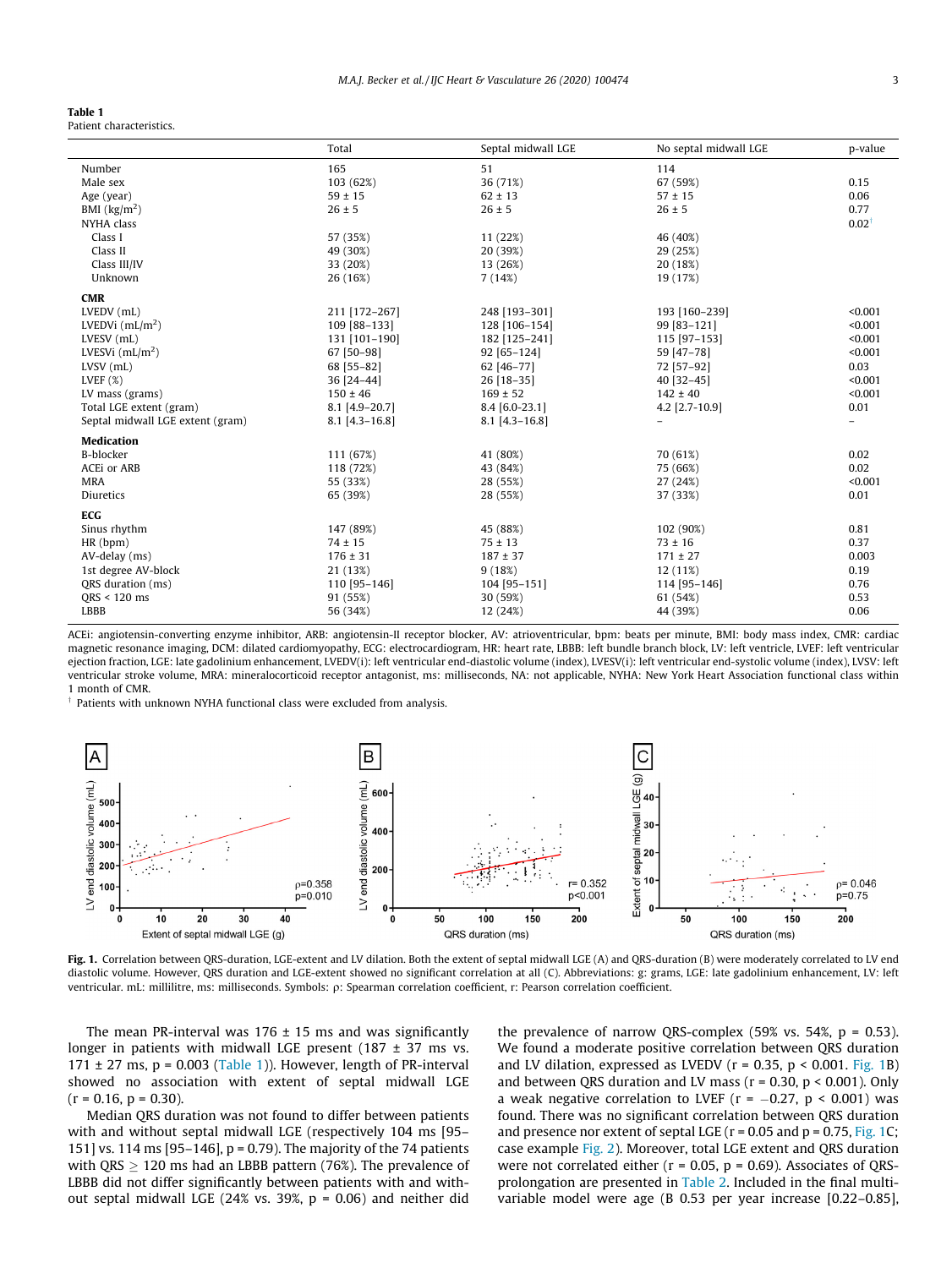<span id="page-3-0"></span>

Fig. 2. Case examples of LGE-CMR imaging and 12-lead ECG. Case example of two DCM-patients, one (A) with septal midwall LGE on CMR, however on ECG a first degree AVblock and a small QRS complex and the other (B) without LGE on CMR with a typical LBBB on ECG. Abbreviations: CMR: cardiac magnetic resonance imaging, DCM: dilated cardiomyopathy, ECG: electrocardiogram, LBBB: left bundle branch block, LGE: late gadolinium enhancement.

| Table 2                        |  |
|--------------------------------|--|
| Association with ORS duration. |  |

|                                   | Univariable linear regression |                    | Multivariable linear regression |      |               |           |
|-----------------------------------|-------------------------------|--------------------|---------------------------------|------|---------------|-----------|
|                                   | B                             | 95% CI             | p-value                         | B    | 95% CI        | p-value   |
| Male sex                          | 0.41                          | $-8.81$ to 9.63    | 0.93                            |      |               |           |
| Age (year)                        | 0.57                          | $0.28 - 0.86$      | < 0.001                         | 0.53 | $0.22 - 0.85$ | 0.001     |
| BMI $\left(\frac{kg}{m^2}\right)$ | 0.07                          | $-0.88 - 1.01$     | 0.89                            |      |               |           |
| NYHA functional class             |                               |                    |                                 |      |               | <b>NS</b> |
| Class I                           | 1.00                          | $\equiv$           | (ref)                           |      |               |           |
| Class II                          | 11.22                         | $0.13 - 22.31$     | 0.05                            |      |               |           |
| Class III/IV                      | 2.51                          | $-9.94 - 14.96$    | 0.69                            |      |               |           |
| LVEDV per 10 mL                   | 1.24                          | $0.70 - 1.77$      | < 0.001                         |      |               | <b>NS</b> |
| LVEF per 10%                      | $-5.88$                       | $-9.59$ to $-2.14$ | < 0.01                          |      |               | <b>NS</b> |
| LV mass $(g)$                     | 0.21                          | $0.12 - 0.31$      | < 0.001                         | 0.22 | $0.12 - 0.32$ | < 0.001   |
| Total LGE extent (g)              | 0.15                          | $-0.59 - 0.89$     | 0.69                            |      |               |           |
| Septal LGE presence               | $-1.58$                       | $-11.25 - 8.08$    | 0.75                            |      |               |           |
| Septal LGE extent (g)             | 0.48                          | $-0.51 - 1.47$     | 0.34                            |      |               |           |
| Total LGE extent (g)              | 0.15                          | $-0.59 - 0.89$     | 0.69                            |      |               |           |
| Heart rate (bpm)                  | $-0.27$                       | $-0.56 - 0.02$     | 0.07                            |      |               | <b>NS</b> |
| AV-delay (ms)                     | 0.06                          | $-0.10 - 0.21$     | 0.49                            |      |               |           |

Table presents the association between patient characteristics and QRS duration. NS indicates a parameter that was included as candidate predictor in multivariable analysis, but removed in backward selection procedure and therefore does not appear in the final model (i.e. nonsignificant). CI: confidence interval, LV: left ventricle, LVEDV: left ventricular end-diastolic volume, LVEF: left ventricular ejection fraction, NYHA: New York Heart Association functional class.

p = 0.001) and LV mass (B 0.22 per g increase [0.12–0.32], p < 0.001). NYHA-functional class, LVEDV and LVEF, all significant in univariable analysis, were removed from the model in the backward elimination procedure (Table 2).

# 4. Discussion

In the present study, both septal midwall LGE on CMR and QRSprolongation on ECG were frequently observed and often coexisted in patients with DCM. Although both parameters were significantly related to the extent of LV dilation and severity of LV systolic dysfunction, ventricular conduction delay was not correlated to the presence nor the extent of septal midwall LGE.

In patients with cardiomyopathy, left ventricular remodelling occurs to maintain cardiac output and is accompanied by myocyte hypertrophy and an increase of interstitial fibrosis [\[12,16,17\].](#page-5-0) In long term persistent heart failure, the normally well-balanced cascades of production and degradation of extracellular matrix are disrupted and the initially reversible interstitial fibrosis may progress into irreversible replacement fibrosis [\[17,18\]](#page-5-0). This results in an increase of extracellular space, which can be visualized by LGE, although this depends on focal differences [\[18,19\]](#page-5-0). The pattern of septal midwall LGE has been described primarily in patients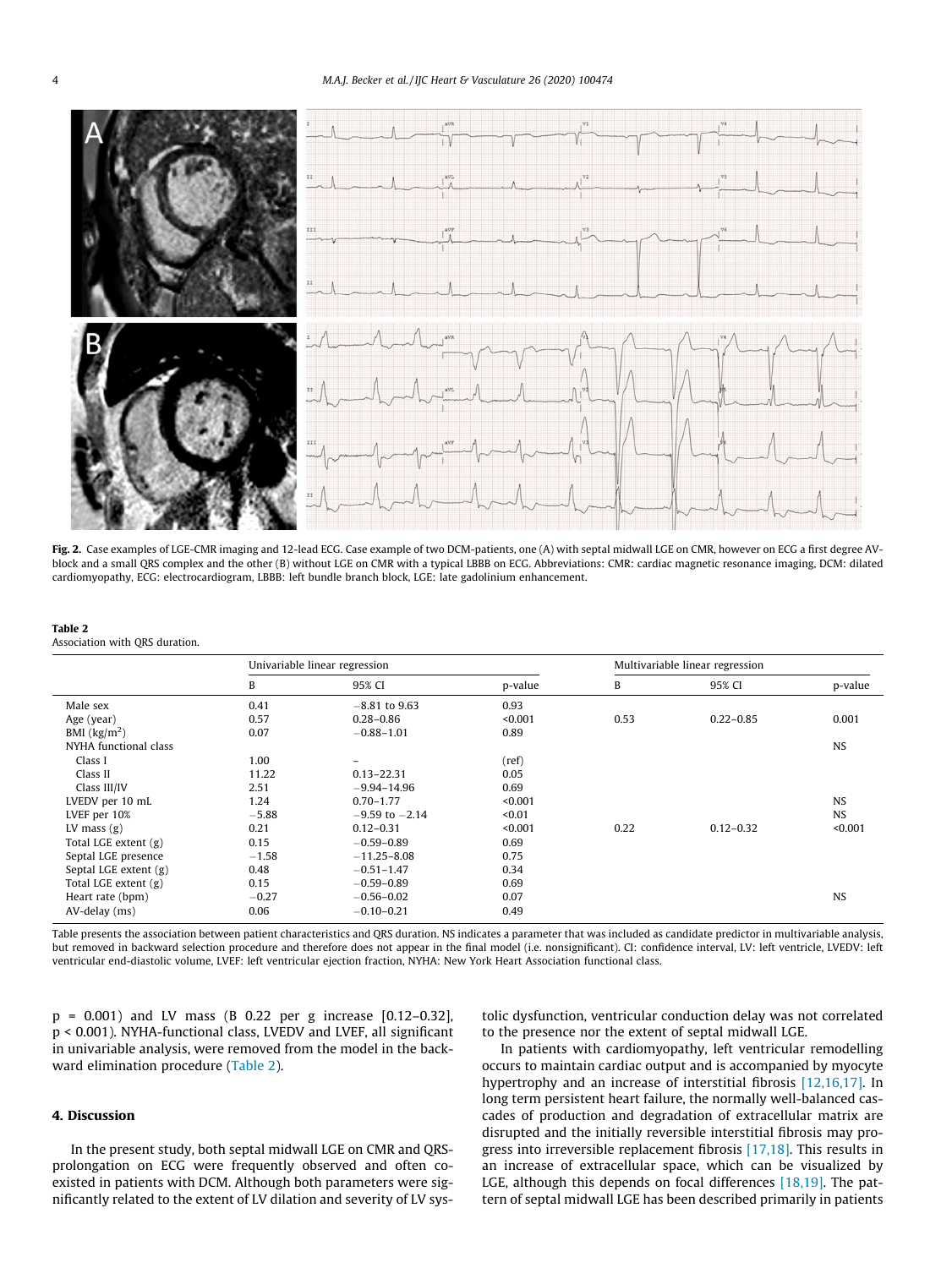<span id="page-4-0"></span>with DCM [2] and demonstrated good agreement with septal myocardial fibrosis in previous histopathological studies [\[20,21\].](#page-5-0)

The present study showed that in the presence of midwall LGE, LV volumes were larger, LV mass was increased and LV function was significantly lower. This is in line with earlier studies [\[5,22\],](#page-5-0) and strongly suggests that the presence of midwall LGE represents an advanced stage of myocardial remodelling. This apparent association between septal midwall LGE presence and the advanced stage of remodelling may also explain why the presence of LGE indicates poor prognosis in DCM patients in terms of mortality, heart failure and ventricular arrhythmic events [\[3,5,23\].](#page-5-0)

Interstitial fibrosis is assumed to reduce conduction velocity [\[16\].](#page-5-0) Interestingly, we did not find an association between QRS duration and septal midwall LGE presence or extent in our study. The present findings are in contrast to the recent study of Grigoratos et al. [\[24\],](#page-5-0) where QRS-prolongation and LBBB were significantly correlated to septal scar-extent. However, the cut-off for LGE-quantification differed from our study, and septal scar was not specified, which may have included ischemic scar. The difference may be explained by the observation that Purkinje-fibres are located in the subendocardium and not mid wall [\[25,26\].](#page-5-0) Purkinje fibres are typically affected and disrupted during ischemia, explaining QRS-prolongation during ischemia [\[27\]](#page-5-0) and in ischemic fibrosis [\[28\]](#page-5-0). In DCM, interstitial fibrosis mainly occurs in the mid myocardium amidst the myocardial fibres [\[12\],](#page-5-0) thereby apparently sparing the subendocardium and conduction fibres. This is in line with a previous study who found that midwall LGE and LBBB were independent predictors of prognosis [\[5\].](#page-5-0)

QRS-prolongation with LBBB is found in approximately 1% of the general population and up to 30% of heart failure patients. The prevalence of LBBB is increasing with age, and in patients with structural heart disease [\[8,24,29\].](#page-5-0) The resultant dyssynchronous contraction pattern induces reduction of global LV function, which was found to result in the development of heart failure in one third of patients during long-term follow-up [\[29–31\]](#page-5-0). Previous studies demonstrated that LV function may recover after resynchronization of mechanical dyssynchrony [\[29,31\]](#page-5-0), in particular if LBBB is present and QRS duration is  $>150$  ms [\[32\]](#page-5-0). In contrast, concomitant septal midwall LGE on CMR in DCM-patients was associated with poor response to resynchronization therapy by biventricular pacing [\[5\],](#page-5-0) underscoring the interrelation between septal midwall LGE and irreversible LV remodelling irrespective of the presence of **LBBB** 

LV dilation, resulting from prolonged LV remodelling in heart failure, was moderately correlated to QRS-prolongation in the present study. This finding is in line with previous work [\[33,34\]](#page-5-0) and has been attributed to the increased path-length of the conduction system. Whereas QRS duration was not related to LGE, the AVdelay in our cohort, expressed as PR-interval, was increased in the presence of septal midwall LGE, although without significant correlation to the extent of LGE. This may be the result of often concomitant LA dilatation which frequently occurs in DCM patients [\[35\]](#page-5-0). A histopathologic study showed anatomical elongation of the AV bundle, causing increased path lengths as part of the remodelling process, resulting in delayed AV conduction in heart failure [\[36\].](#page-5-0)

This study demonstrates that QRS-prolongation and septal midwall LGE are different entities in patients with DCM. Since all these findings are individually associated with structural changes in LV dimension and function, and all have prognostic consequences [\[3,5,8\],](#page-5-0) combining these risk factors might enhance risk stratification in DCM-patients. A recent study showed that combining LGE-CMR and QRS-prolongation for the prediction of mortality and ventricular arrhythmias reached a higher diagnostic accuracy than LGE-CMR alone [\[22\].](#page-5-0) As both determinants are often routinely obtained during assessment of heart failure patients, they are readily available for improvement of risk stratification of DCM patients. Further research in this respect is warranted.

### 5. Limitations

There are several limitations to this study. This was a singlecentre, retrospective, observational study, which is associated with potential selection bias and the rather small sample size limits the power of these results. Furthermore, LGE-quantification was performed after visual assessment of presence or absence of septal midwall LGE. However, the interobserver variability of a certified cardiologists assessing the presence of midwall LGE is known to be small [\[3\].](#page-5-0) In addition, LGE-quantification remains a rather subjective and variable analysis, in particular of nonischemic LGEpatterns. However, we used the full-width half maximum technique, which provided the best reproducibility in nonischemic LGE-pattern in a previous study  $[14]$ . Thirdly, the relationship between QRS duration and diffuse interstitial fibrosis could not be assessed in this study, since diffuse fibrotic changes cannot be visualized by LGE-CMR. This limitation can be overcome by the assessment of diffuse interstitial fibrosis using T1-mapping and extracellular volume (ECV) quantification. A recent meta-analysis demonstrated that both native T1-mapping and ECV can differentiate between cardiomyopathy patients and healthy controls, with significantly increased native T1-values and ECV in patients with DCM [\[37\]](#page-5-0). However, the retrospective nature of this study limited these analysis, considering that T1-mapping is not routinely performed in clinical CMR-analysis of patients with heart failure.

## 6. Conclusion

In patients with DCM, QRS-prolongation, with or without LBBB pattern, is frequently present and often co-exists with septal midwall LGE on CMR. Both markers are significantly associated with structural LV changes in myocardial remodelling. However, they are not directly correlated. This suggests assessment of both QRS duration and septal midwall LGE on CMR to be of complementary value for risk-stratification o patients with DCM.

### CRediT authorship contribution statement

Marthe A.J. Becker: Conceptualization, Data curation, Investigation, Formal analysis, Methodology, Project administration, Visualization, Writing - original draft. Cornelis P. Allaart: Conceptualization, Resources, Software, Supervision, Writing review & editing. Alwin Zweerink: Conceptualization, Investigation, Writing - review & editing. Jan H. Cornel: Resources, Supervision, Writing - review & editing. Peter M. Ven: Methodology, Formal analysis, Writing - review & editing. Albert C. Rossum: Resources, Supervision, Writing - review & editing. Tjeerd Germans: Conceptualization, Methodology, Supervision, Visualization, Writing - review & editing.

#### Declaration of Competing Interest

No conflict of interest. No grants or other form of financial support received.

## References

- [1] [C.M. Kramer, Role of cardiac MR imaging in cardiomyopathies, J. Nucl. Med. 56](http://refhub.elsevier.com/S2352-9067(20)30018-X/h0005) [\(Suppl 4\) \(2015\) 39S–45S.](http://refhub.elsevier.com/S2352-9067(20)30018-X/h0005)
- [2] [J.A. McCrohon, J.C. Moon, S.K. Prasad, et al., Differentiation of heart failure](http://refhub.elsevier.com/S2352-9067(20)30018-X/h0010) [related to dilated cardiomyopathy and coronary artery disease using](http://refhub.elsevier.com/S2352-9067(20)30018-X/h0010) [gadolinium-enhanced cardiovascular magnetic resonance, Circulation 108 \(1\)](http://refhub.elsevier.com/S2352-9067(20)30018-X/h0010) [\(2003\) 54–59.](http://refhub.elsevier.com/S2352-9067(20)30018-X/h0010)